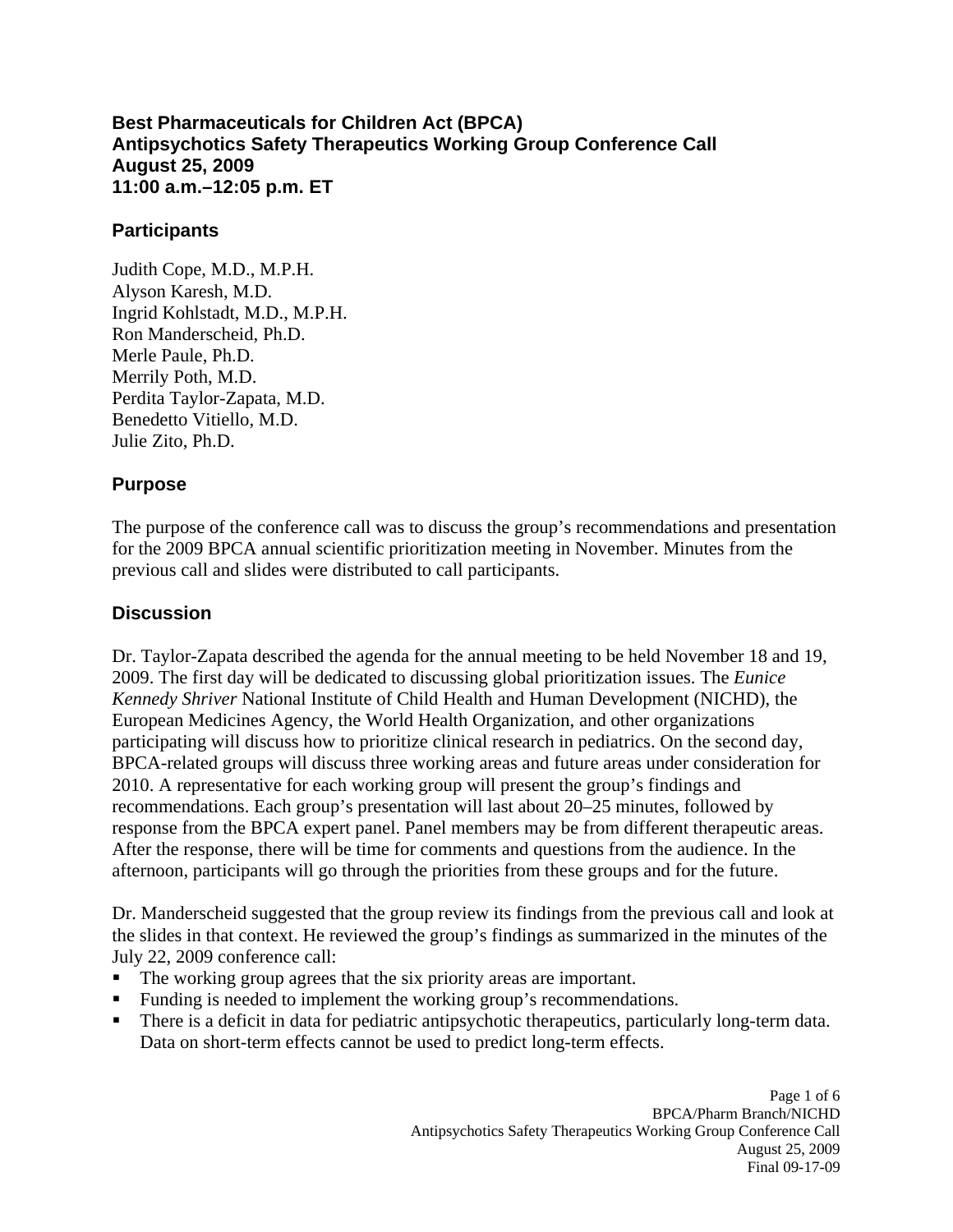- The working group or group members would like to recommend drafting a review article, outlining what is currently known and drawing conclusions about current status and future direction. The review article could be very useful in moving the field forward.
- The working group, the NIH, and the Food and Drug Administration (FDA) need to identify the variables to be included in electronic medical records regarding antipsychotic therapeutics.
- The working group needs to learn more about the FDA adverse event reporting system (for example, a presentation on the system by the FDA) to determine whether the system will detect the important variables related to antipsychotic therapeutics.
- There needs to be a design for studies of  $(1)$  risk factors/predictors of adverse events and  $(2)$ effects of long-term use of antipsychotic medications.
- The working group has an important purpose and is committed to field of pediatric antipsychotic therapeutics. The group would like to continue its activities.

Dr. Manderscheid said the group was asked to identify the top three priority areas, but the group decided all six priority areas were important. He noted that the group had agreed to work together to create its presentation, and he thought a group presentation would be needed to show that there is broad-based support for the group's recommendations. The findings listed above included five action items.

Dr. Manderscheid discussed a slide titled "BPCA Antipsychotics Safety Therapeutics WG Evaluation Results." The group members were asked to rank the top three items, which produced rankings ranging from 6.3 to 1.3. Those rankings fit closely with the five action items that were identified. Dr. Manderscheid asked the group whether those five actions are what should be presented at the November meeting and whether it might be possible to begin to make progress on action items even before the November meeting.

Dr. Zito said that collecting information on longitudinal exposure to antipsychotics is critically important to pick up the kind of signals that researchers are looking for (if the signals exist) in adolescents who have been exposed for considerable periods of time. The data from follow-up studies of clinical trials could be mined. She suggested forming longitudinal cohorts from claims data using several sources, including commercially insured children and the Medicaid population, for the power to detect relatively weak signals. MAX files from the Center for Medicare & Medicaid Services (CMS) could be used to create large longitudinal cohorts of antipsychotic drug users who used the drugs for 6 months and longer periods up to 4 years. These large cohorts might have the power to detect readily measurable events that may be related to use of these drugs (such as development of diabetes).

Dr. Vitiello asked how researchers would deal with concomitant treatments. Dr. Zito said they would need to define concomitant treatment. They might want to have the ability to measure cumulative exposure to an antipsychotic drug (or drugs) and differentiate the atypical drugs from conventional drugs. They would identify whether there were one or two (or no) concomitant drugs within another class and the length of time of that exposure; there could be short exposures to concomitant drugs.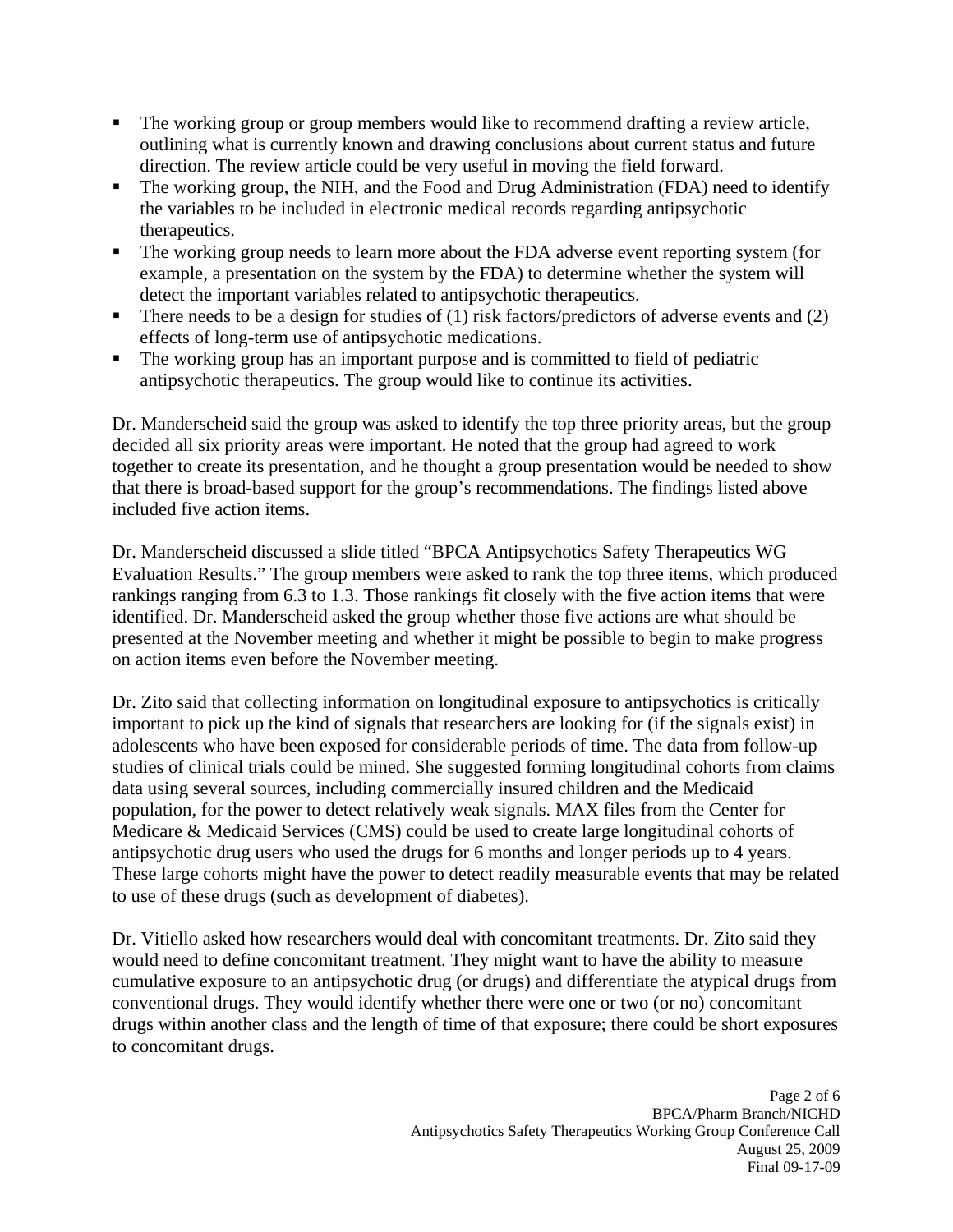Dr. Vitiello said that taking multiple drugs is more the rule than the exception because patients change drugs during treatment. For instance, in the early treatment of psychosis, few patients are still on the same drugs they started on after 12 months. This finding was in a control study trying to keep patients on the same treatment. Out of 120 patients, only about 15 were still on the same medication after 12 months. There are several common reasons for failing to continue medications, and sometimes the reason is unknown.

In response to a question about the MAX files, Dr. Zito explained that CMS collects annually all the data the state Medicaid programs send to the government. There are data sets available from every state. Recently, people have begun to put together a data set that is representative of all the children in the country. These are large data sets, but they can be worked down to the patient level. There are many variables—the patient's state, region, demographics including race, and every prescription that was written during the year. These data sets can be purchased. The data must then be cleaned to put together a data set that includes the desired variables. The data come from three files: outpatient prescription claims data, outpatient physician visit data, and patient descriptions.

Dr. Manderscheid commented that he used to put these cohorts together, and it is possible to do that with Medicaid data. He asked the group members whether they agreed with what Dr. Zito said about the group presentation including a statement about the importance of long studies and how feasible it is to do them. The group members agreed. Dr. Paule said it is critical to know and stratify by the age when treatment started. Animal models have shown that as age increases, sensitivity changes dramatically from infant to adolescent.

Dr. Manderscheid asked what other topics in addition to longitudinal studies should be included in the presentation, such as electronic medical records (EMR) or what should be in FDA shortterm (6- and 12-month) studies.

Dr. Zito said the main thing missing from EMR is the reason the medication was discontinued. Having the reason, such as an adverse event or lack of effectiveness of the drug, would be helpful. Dr. Poth added that there was a need for some codable growth data, such as body mass index.

Dr. Manderscheid asked about elaborating on the 6- and 12-month studies. Dr. Poth said data already available from the FDA should be used. The data would need to be analyzed. The drug companies are responsible for furnishing those data. The data may lack information about why medications were discontinued, and it is important to get that information. The data should be more broadly available for independent assessment.

Dr. Taylor-Zapata said although the data are not broadly available yet, there are mechanisms to make the data available. Dr. Manderscheid suggested that the group needed help identifying those mechanisms so it can say the mechanisms need to be made available.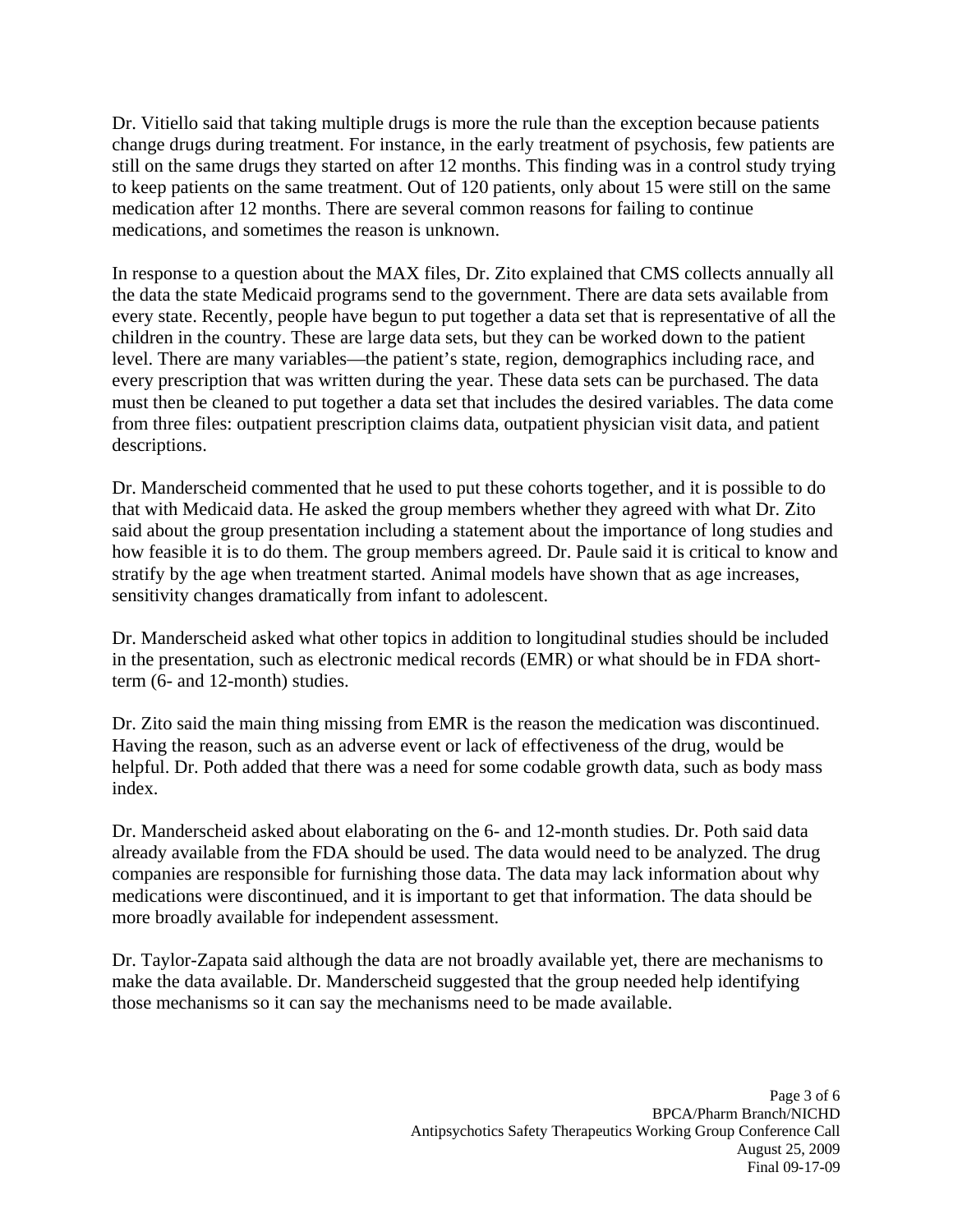Dr. Manderscheid said another topic relates to design of studies of risk factors, adverse events, and so on. He asked whether the group needed to say there needs to be work done in developing these designs and perhaps present an example of a design.

Dr. Zito commented that some areas that are particularly challenging relate to risk assessment from naturalistic data that involves confounding by indication and how to get around that. Some sort of hybrid approach is needed, starting with significant data, such as a twofold increase in glucose levels—that is, a good strong signal. But still there is not precise enough information to hold the drug totally accountable. The next step could be drilling down and asking EMR agencies to set up a prospective survey using length of exposure to the drug as the critical selection criterion.

Dr. Poth noted that people with a family history of diabetes and minorities are at higher risk for metabolic side effects. By getting vital signs, height, weight, and other measurements, one could see whether a patient was overweight to start with and then became obese.

Dr. Zito said that part of the research should be done prospectively. The only variable for weight is obesity, but obesity may not appear on the claim in many cases even though the children are obese. She recommended (1) determining that something is going on and mining the data, and (2) getting EMR people engaged in a prospective study based on this profile. Many risk factors require longer exposures than are typical in clinical trials.

Dr. Poth said that patients who are referred to her are those who rapidly become very obese and develop glucose intolerance very quickly. She does not see the patients who psychiatrists see. She would like to know what happens to all of them who are treated and wonders why the patients gain weight, that is, whether they are lethargic or hungry, or whether some other factors are involved. The basic mechanistic questions have not been addressed. In response to a question, Dr. Poth said she did not think there was relevant animal work on weight gain.

Dr. Manderscheid said he thought those pieces seemed to fit together well. The group's presentation should have two pieces. First, the group can recommend looking at long-term risk assessment, which includes use of large-scale data systems and how to use them to do longitudinal studies. The group can say that these studies are feasible and need to be done. Second, the group can recommend prospective research to pick up people before they develop symptoms and predict who would develop symptoms.

Dr. Manderscheid said that regarding the FDA 6- and 12-month studies, the group can make the case that it is essential that more be done with the data and that there is a need to learn more about the mechanisms that can be used to do these studies. The group could mention some designs that could be applied to look at those issues.

Dr. Poth suggested that Dr. Manderscheid present the group's findings. Dr. Manderscheid said he could weave the material together, but he thought other group members should talk about some of the content. He suggested that Dr. Zito talk about large-scale studies and prepare, at most, two or three slides. Dr. Zito agreed to do so. Regarding the prospective piece, Dr. Poth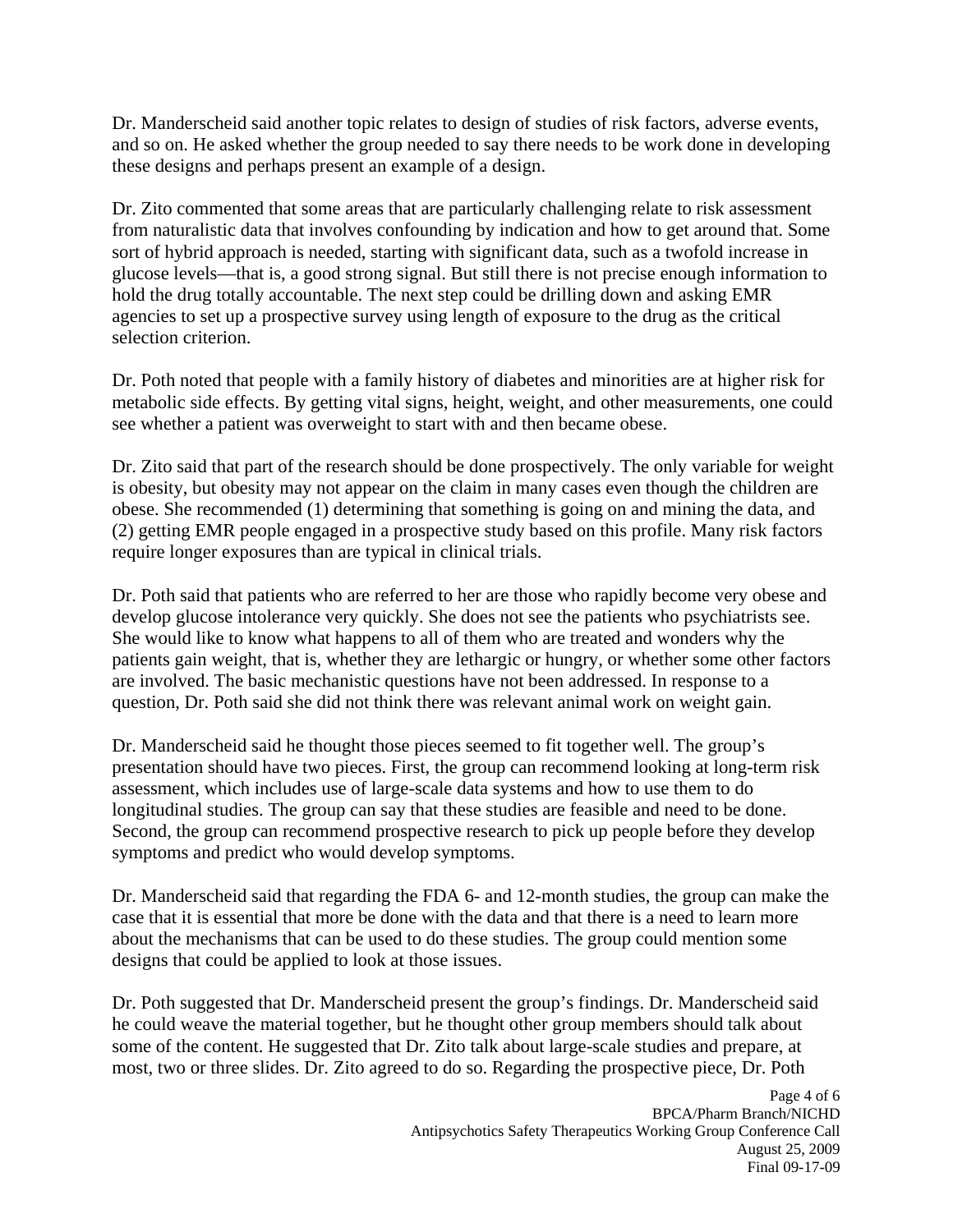agreed to speak to the effects that the study would look for over time. Dr. Taylor-Zapata suggested that Dr. Poth work with Dr. Bob Findling, who has data.

Dr. Zito raised the question of the setting for the research and who could speak to this issue. Dr. Taylor-Zapata said that she did not think there would be time to talk about the setting in the group's initial presentation, but this issue could be brought up during the afternoon discussion.

Dr. Manderscheid said that Dr. Findling might be the best person to speak about the 6- and 12 month studies, but he was not on the call. Dr. Zito noted that the group did not have key people on the call such as an industry person or FDA representative. Dr. Manderscheid suggested putting together a list of people who should be invited to the meeting, including industry people. Dr. Taylor-Zapata said that FDA representatives would be present, but not industry representatives. However, the group could reach out to them with the group's recommendations in the future. There is no rule that industry representatives cannot be at the meeting, but the invitations have gone out, and there are space and funding issues. Group members are free to mention names of people they would recommend be invited. Dr. Manderscheid said he would think more about the question of an industry representative.

Dr. Manderscheid summarized the content of the 20-minute presentation, which will contain two major pieces: one on long-term risk assessment and one on short-term studies. Dr. Zito will talk about long-term risk assessment and mention several specifics about how to get the large-scale data sets and work with them. Dr. Poth will work with Dr. Findling on the other piece about drilling down on the variables. The group will not take up the setting issue in its presentation but will would allude to it and then discuss it in the afternoon session. Everyone agreed that Dr. Findling would be the best person to address the 6- and 12-month studies.

Dr. Manderscheid will introduce the presentation, give the context of the group's meetings and discussions, and explain that group members will be presenting what the group thinks are important recommendations. He thought the group might need another call or two to finalize the details. The group members need to do the homework to create two or three slides for each piece of the presentation. Ideally the group can share and critique the slides during the next call. Everyone agreed that was a reasonable plan.

Dr. Manderscheid suggested having a presentation about the new FDA Adverse Event Reporting System (FAERS) during the group's next call. It would be valuable to know more about this system and variables that will be reported.

Dr. Cope said FAERS is an evolving electronic system for receiving, processing, evaluating, and analyzing the MedWatch reports. The new FAERS database will encompass all the adverse events databases, including the Adverse Event Reporting System (AERS) and the Manufacturer and User Facility Device Experience databases. FAERS will streamline existing databases. It will include mandatory manufacturer reporting and voluntary reports. It will not necessarily include detailed information. The FDA receives adverse event reports, and then safety evaluators may call the manufacturers that submitted the reports and ask for more information, but sponsors may not have it. Some biases exist, and more than half the time, no specific age information is